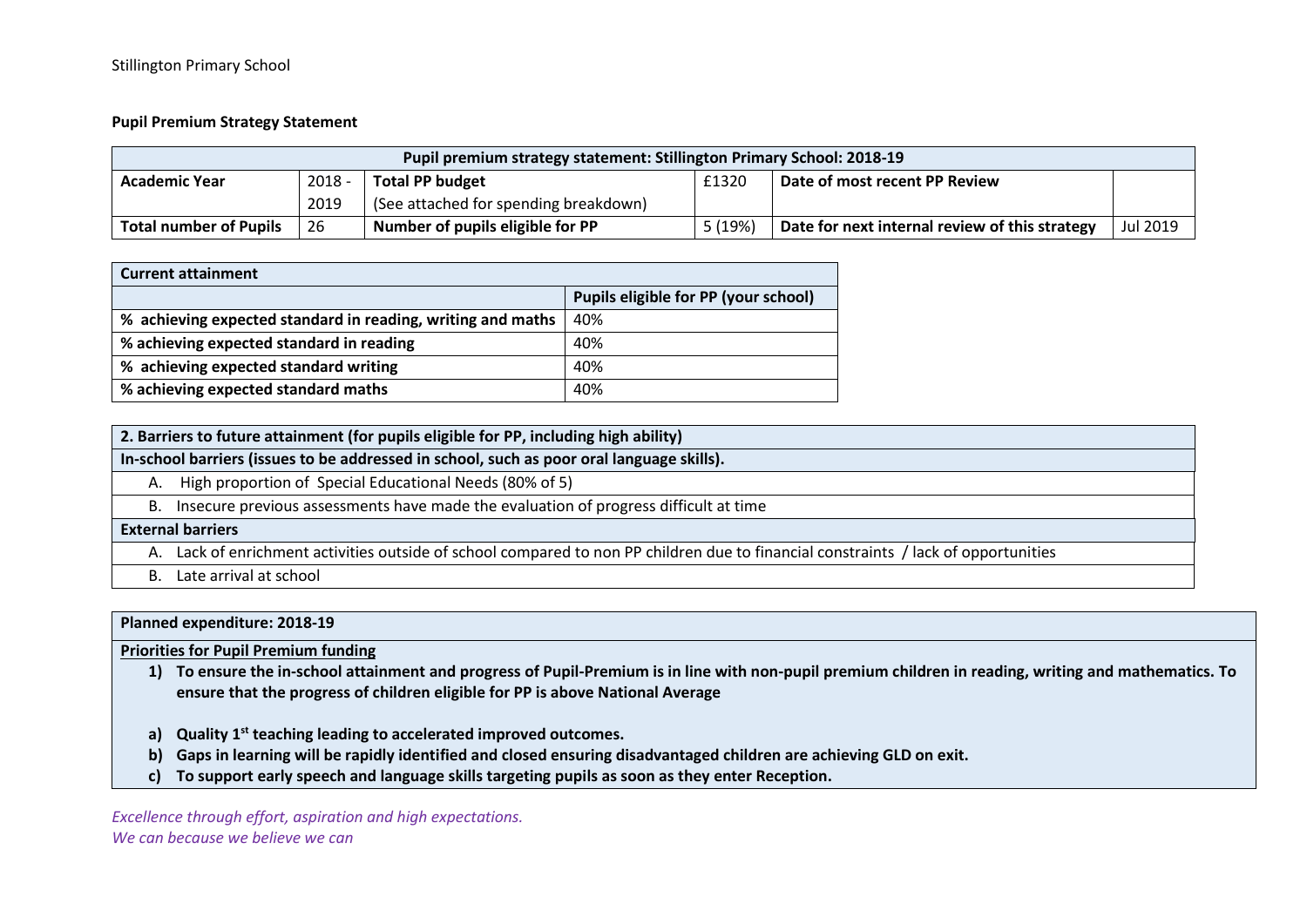- **d) To provide in class to address target areas of learning.**
- **e) To run boosters / interventions targeting vulnerable groups as identified through progress**
- **f) Improve outcomes for all pupils by setting higher expectations of what can be achieved in all year groups and ensure staff understand how to quickly accelerate progress.**
- **g) To provide 1:1 support for those children at risk of failing to make progress or who need additional behavioural support**
- **2) Attendance and wellbeing**
- **a) Improve the attendance of identified PP children.**
- **b) To support children developing relationships and promotion of good behaviour**
- **a) To extend children's experience and promote aspiration.**

## **Quality of teaching for all**

| <b>Desired</b>                                                                                                                                                         | Chosen action / approach                                                                                                                                                                                                                                                                                                                                                                                                                                                    | What is the evidence and rationale for this choice?                                                                                                                                                                                                                                                                                                                                                                                                                                                                                                                                                                                                                                                              | How will you ensure it                                                                                                                              | <b>Staff</b> | When will you review |
|------------------------------------------------------------------------------------------------------------------------------------------------------------------------|-----------------------------------------------------------------------------------------------------------------------------------------------------------------------------------------------------------------------------------------------------------------------------------------------------------------------------------------------------------------------------------------------------------------------------------------------------------------------------|------------------------------------------------------------------------------------------------------------------------------------------------------------------------------------------------------------------------------------------------------------------------------------------------------------------------------------------------------------------------------------------------------------------------------------------------------------------------------------------------------------------------------------------------------------------------------------------------------------------------------------------------------------------------------------------------------------------|-----------------------------------------------------------------------------------------------------------------------------------------------------|--------------|----------------------|
| outcome                                                                                                                                                                |                                                                                                                                                                                                                                                                                                                                                                                                                                                                             |                                                                                                                                                                                                                                                                                                                                                                                                                                                                                                                                                                                                                                                                                                                  | is implemented well?                                                                                                                                | lead         | implementation?      |
|                                                                                                                                                                        |                                                                                                                                                                                                                                                                                                                                                                                                                                                                             |                                                                                                                                                                                                                                                                                                                                                                                                                                                                                                                                                                                                                                                                                                                  |                                                                                                                                                     |              | <b>Milestones</b>    |
| 1a) Quality 1st<br><b>Teaching</b><br>leading to<br>accelerated<br>improved<br>outcomes for<br>all pupils in<br>receipt of PP in<br><b>English and</b><br><b>Maths</b> | *Teaching Assistants to support<br>the provision of high quality<br>teaching and learning through<br>effective monitoring and sharing<br>best practice.<br>*Focused support for PP children<br>to:<br>- pre-teach<br>- over-teach<br>-provide emotional and<br>behavioural support<br>-develop good behaviours for<br>learning<br>*Staff training to improve marking<br>and feedback / moderation /<br>behaviours for learning<br>Opportunities to observe best<br>practice | EEF toolkit:<br>- Quality 1 <sup>st</sup> teaching high impact for low cost +8 months<br>progress.<br>Under £80 per pupil (EEF)<br>-Investing PP in longer term change will help all children.<br>An effective way to improve attainment is to use high<br>quality feedback, embedded throughout school<br><b>EEF Toolkit</b> suggests GTA support is an effective<br>way to improve attainment, and it is suitable as an<br>approach that we can embed across the school.<br>Moderate impact for moderate $cost + 4$ months<br>progress<br>Intervention children receive support in key subject areas<br>and this enhances progress in class.<br>EEF - Moderate impact for moderate cost + 4 months<br>progress | -Evidence base: books,<br>data, moderation<br>exercises, classroom<br>monitoring, pupil voice,<br>planning scrutiny and<br>triangulation exercises. | HT           | <b>JUL 19</b>        |
| <b>Total budget:</b>                                                                                                                                                   |                                                                                                                                                                                                                                                                                                                                                                                                                                                                             |                                                                                                                                                                                                                                                                                                                                                                                                                                                                                                                                                                                                                                                                                                                  |                                                                                                                                                     |              |                      |

*Excellence through effort, aspiration and high expectations. We can because we believe we can*